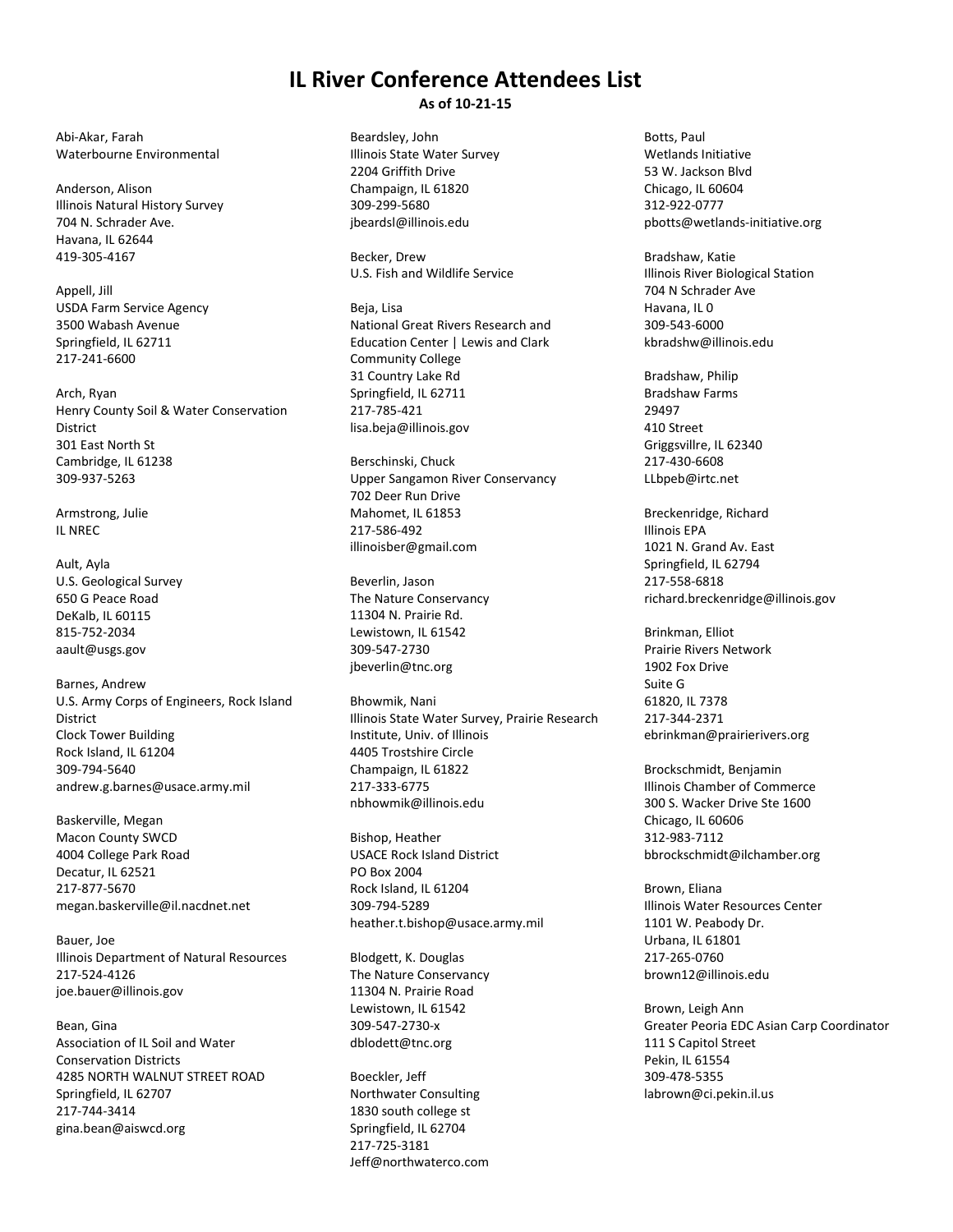Bruegge, Josh Illinois Natural History Survey 704 N. Schrader Ave. Havana, IL 62644 309-543-6000

Burgett, April Illinois Natural History Survey 704 North Schrader Avenue Havana, IL 62644 309-543-6000 aprilb@illinois.edu

Carter, Brenda IL Environmental Regulatory Group 214 E. Adams St. Springfield, IL 62701 2175225512 bcarter@ierg.org

Casper, Andrew Illinois Natural History Survey Illinois River Biologial Station 704 N. Schrader Havana, IL 62644 309-543-6000 afcasper@illinois.edu

Chandler, Mike IDNR One Natural Resources Way Springfield, IL 62702 217-785-8773 mike.chandler@Illinois.gov

Chapman, Duane Columbia Environmental Research Center | US Geological Survey USGS CERC 4200 New Haven Road Columbia, MO 65201 573-999-0313 dchapman@usgs.gov

Christiansen, Jody USDA Natural Resources Conservation Service 2118 W. Park Court Champaign, IL 61821 217-353-6627 jody.christiansen@il.usda.gov

Clark, Gary Illinois State Water Survey 2204 Griffith Dr. Champaign, IL 61820 217-300-7629 gclark@illinois.edu

Clementi, Karen Deuchler Environmental, Inc. 230 Woodlawn Ave. Aurora, IL 60506 630-423-0478 kclementi@deuchler.com

Clevenstine, Bob U.S. Fish and Wildlife Service 1511 - 47th Ave Moline, IL 61265 309-757-5800 robert\_clevenstine@fws.gov

Colbaugh, Jessica Wild River Academy 28220 HWY 65 NE Isanti, MN 55040 612-408-8315 colba001@umn.edu

Colravy, Bruce Upper Sangamon River Conservancy 1213 Vista View Ct Mahomet, IL 61853 217-586-2845 bmcolravy@msn.com

Corcoran, Miles The National Great Rivers Research & Education Center #1 Confluence Way East Alton, IL 62024 618-468-2842 mcorcoran@lc.edu

Costin, Brian State of Illinois | Lt. Governor Evelyn Sanguinetti 1339 Madison Ct. S. Buffalo Grove, IL 60089 312-405-4579 Brian.Costin@illinois.gov

Cramer, Kendall Illinois River Road 613 West Marquette Street Ottawa, IL 61350 815-433-5830 kcramer@ncicg.org

Culver, Kevin Aqua Illinois 1000 S. Schuyler Kankakee, IL 60901 815-614-2057 kmculver@aquaamerica.com

Dane, Leonard Deuchler Environmental, Inc. 230 Woodlawn Ave. Deuchler Environmental, Inc. Aurora, IL 60506 630-897-8380 ldane@deuchler.com

David, Mark University of Illinois at Urbana-Champaign Univ. of Illinois, NRES W503 Turner Hall Urbana, IL 61801 217-333-4308 mbdavid@illinois.edu

Davis, Christine Illinois Environmental Protection Agency 1021 North Grand Avenue East P.O. Box 19276 Springfield, IL 217-782-3362 christine.davis@illinois.gov

Davis, Sue U.S. Army Corps of Engineers

DeBoer, Jason Illinois River Biological Station | Illinois Natural History Survey 704 N Schrader Ave Havana, IL 62644 309-543-6000 jadeboer@illinois.edu

DeHaan, Hank U.S. Army Corps of Engineers Clock Tower Building Rock Island, IL 61204 309-794-5853

Demissie, Misganaw Illinois State Water Survey 2204 Griffith Dr. Champaign, IL 61820 217-244-5459 demissie@illinois.edu

DeOrnellas, Laura Macon County Soil and Water Conservation District 4004 College Park Road Decatur, IL 62521 217-877-5670 laura@maconcountyswcd.com

Deutsch, Charlie US Army Corps of Engineers Rivers Project Office 301 Riverlands Way West Alton, MO 63386 618-407-0806 charlie.deutsch@usace.army.mil

Diebal, Jamie USDA Farm Service Agency 3500 Wabash Ave springfield, IL 62711 217-241-6600 jamie.diebal@il.usda.gov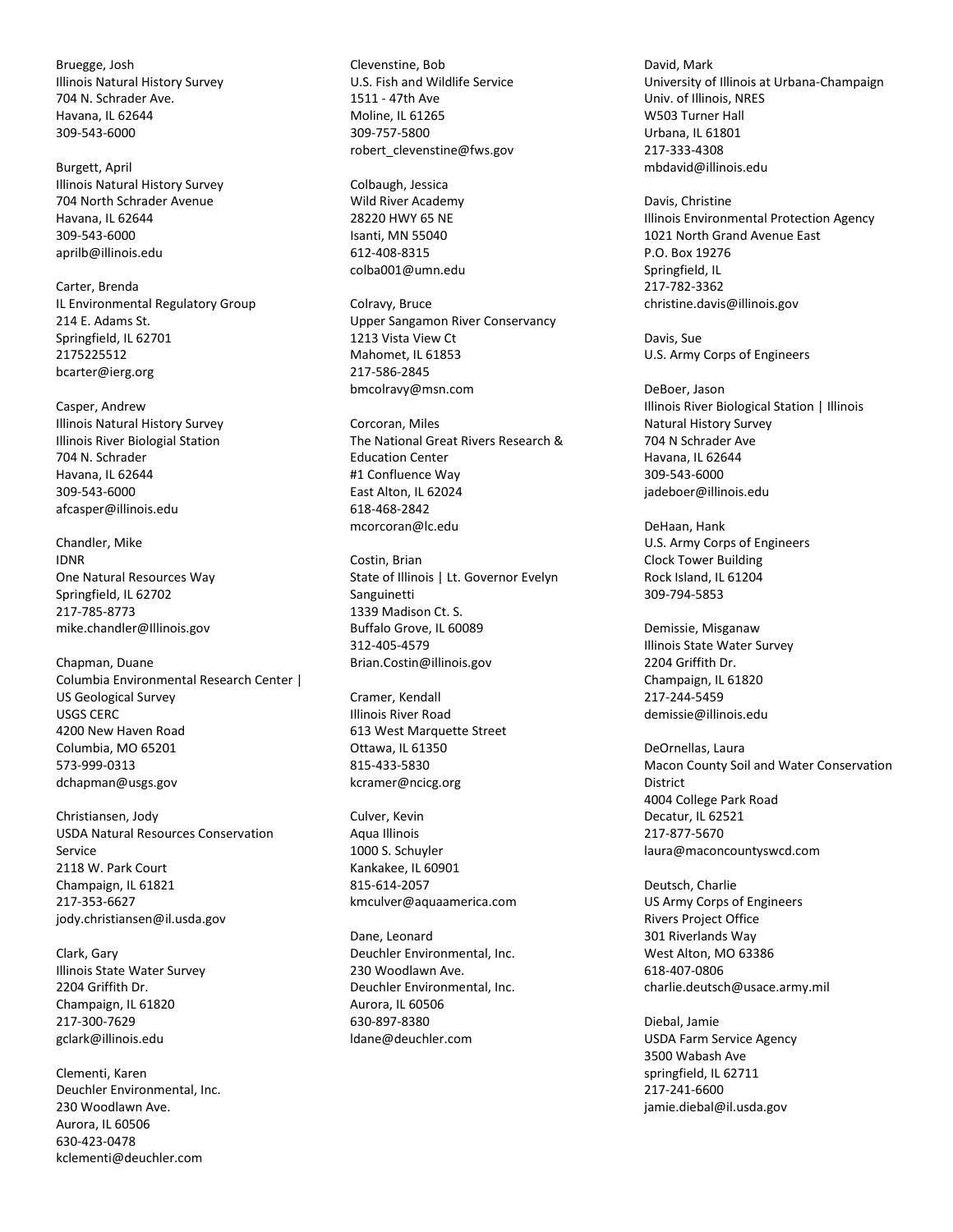Dodge, Patrick The Conservation Foundation 141 Tamarack Dr Bolingbrook, IL 60440 630-802-3030 patrickwdodge@gmail.com

Doty, Peggy University of Illinois Extension 421 West Pines Rd. Suite 10 Oregon, IL 61061 815-732-2191 psdoty@illinois.edu

Downin, Kara Knox County Soil & Water Conservation District 233 S. Soangetaha Rd. Galesburg, IL 61401 309-342-5714 kara.downin@il.nacdnet.net

Duncker, James USGS USGS 405 N. Goodwin Urbana, IL 61801 217-328-9710 jduncker@usgs.gov

Engel, Frank US Geological Survey | Illinois Water Science Center US Geological Survey 405 N Goodwin Ave Urbana, IL 61801 217-328-9774 fengel@usgs.gov

Erickson, Keith Caterpillar Inc 6707 N Greenmont Road Peoria, IL 61614 309-267-7548 kgepeoria@sbcglobal.net

Ewbank, Kevin US Army Corps of Engineers, Illinois Waterway 950 N 27th Road Ottawa, IL 61350 815-667-4054 kevin.d.ewbank@usace.army.mil

Festing, Harriet Center for Neighborhood Technology 2125 W North Ave Chicago, IL 60647 773-269-4042 hfesting@cnt.org

Fluegel, Debbie Trees Forever 123 S. Sampson St., Apt. B PO Box 381 Tremont, IL 61568 309-613-0095 dfluegel@treesforever.org

Fox Ellis, Brian Fox Tales International & Spirit of Peoria P.O. Box 209 Bishop Hill, IL 61419 309-696-1017 foxtales@foxtalesint.com

Frazee, Bob University of Illinois Extension 1105 Malibu Dr Henry, IL 0 309-364-3628 bob.frazee1@frontier.com

Ganson, Christy Fellowship of the Stream Committee 183 E. North Lakeview Drive East Peoria, IL 61611 309-635-5364 christyganson@yahoo.com

Gappmayer, Sam Peoria Riverfront Museum 222 SW Washington Street Peoria, IL 61602 309-863-3001 sgappmayer@peoriariverfrontmuseum.org

Garver, Luke IDNR One Natural Resources Way Springfield, IL 62702 217-524-3200 luke.garver@illinois.gov

Garvey, James SIU 1125 Lincoln Drive Carbondale, IL 62901 618-713-2849 jgarvey@siu.edu

Gerdes, Jane City of Peoria 3505 N Dries Ln Peoria, IL 61604 309-494-8800 jgerdes@peoriagov.org

Gerth, Eric USDA - Natural Resources Conservation Service 2118 West Park Court Champaign, IL 61821 217-353-6600 eric.gerth@il.usda.gov

Gibson-Reinemer, Daniel Illinois Natural History Survey 321 W. Douglas Ave. Petersburg, IL 62675 703-967-1756 dkgibson@illinois.edu

Gilmore, Erika Pekin Community High School 708 Hillyer Pekin, IL 61554 309-642-0834 egilmore@pekinhigh.net

Good, Gregg Illinois EPA 1021 North Grand Avenue East P.O. Box 19276 Springfield, IL 0 217-782-7028 gregg.good@illinois.gov

Goodrich, Kerry USDA- NRCS

Gosch, Rick Illinois Department of Natural Resources

Graef, Hal St. Louis District, | US Army Corps of Engineers CEMVS-PM-F 1222 Spruce Street, Rm 4.308 St. Louis, MO 63103 314-331-8790 harold.w.graef@usace.army.mil

Grebner, Dave Peoria Riverfront Museum 222 SW. Washington St. Peoria, IL 61602 309-863-3016 dgrebner@peoriariverfrontmuseum.org

Grider, Nathan Illinois Department of Natural resources One natural Resources Way Springfield, IL 62702 217-524-0501 nathan.grider@illinois.gov

Hagy, Heath Illinois Natural History Survey PO Box 590 Havana, IL 62644 217-332-3825 heathhagy@gmail.com

Haile, Abel Illinois Environmental Protection Agency 1021 North Grand Avenue East P.O. Box 19276 Springfield, IL 0 217-782-3362 Abel.Haile@Illinois.gov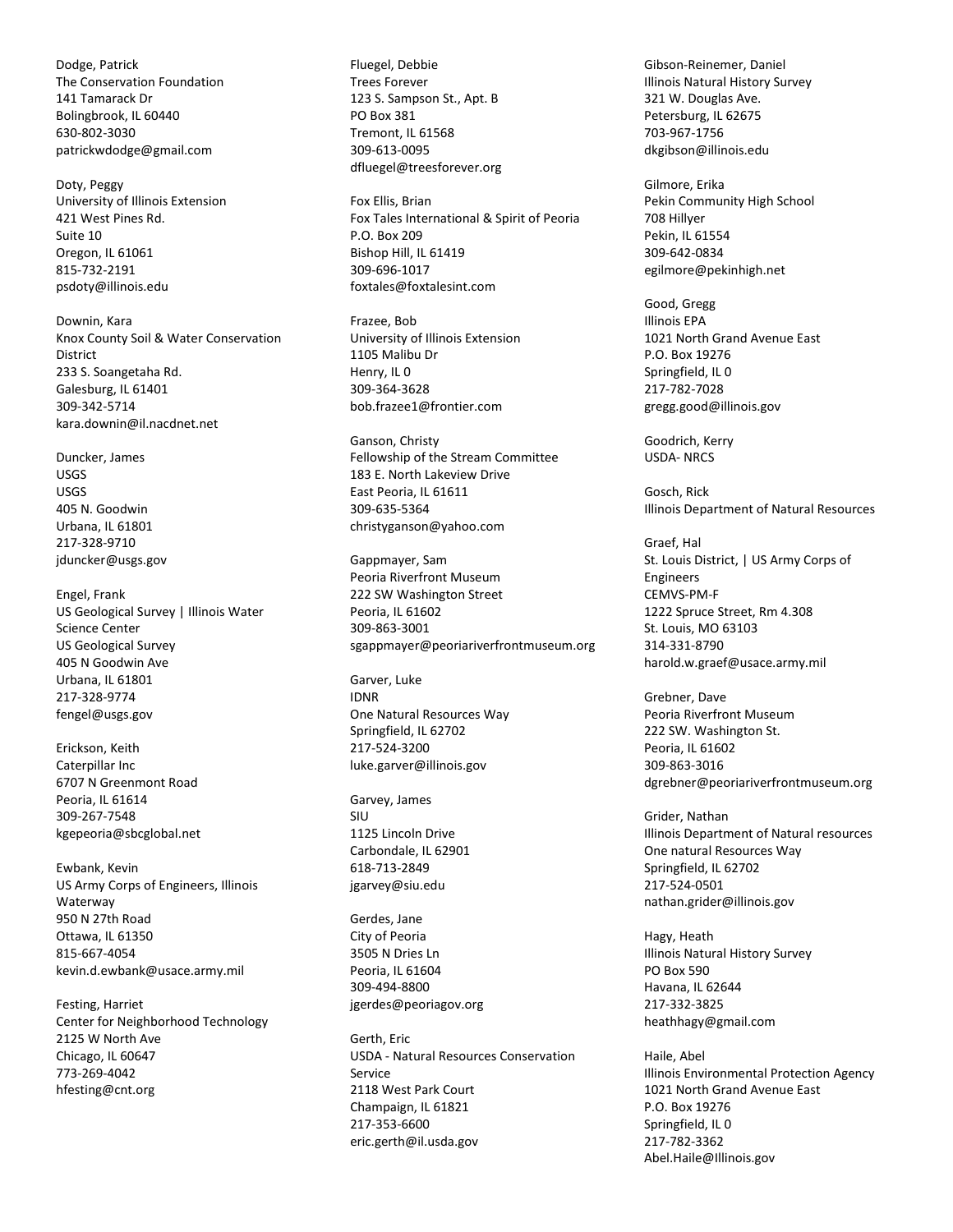Hanauer, Matt Association of Illinois Soil and Water Conservation Districts 4285 North Walnut Street Road Springfield, IL 62707 217-744-3414 kelly.thompson@aiswcd.org

Hansing, Darrin NOAA - National Weather Service 1362 State Route 10 Lincoln, IL 62656 217-732-4029 darrin.hansing@noaa.gov

Haupt, Jason University Of Illinois Extension 15411 N IL 100 Hwy Lewistown, IL 61542 309-547-3711 jdhaupt@illinois.edu

Hauser, Mark Friends of the Chicago River 411 South Wells St. Suite 800 Chicago, IL 60607 1-312-939-0490 mhauser@chicagoriver.org

Hayward, Nick Tri-County Regional Planning Commission 456 Fulton Street Suite 401 Peoria, IL 61602 309-673-9330 nhayward@tricountyrpc.org

Heath, Victoria Friends of the Fox River Watershed 1805 Parkway Court Apartment # 6 Normal, IL 61761 224-232-71 vbertol@ilstu.edu

Hildebrandt, Reinee IDNR

Hilsabeck, Rob IDNR Fisheries 915 West Hallock Hollow Edelstein, IL 61526 309-370-5296 rob.hilsabeck@illinois.gov

Hine, Chris Prairie Research Institute

Hinz, Collin IL Natural History Survey 704 N. Schrader Ave Havana, IL 62644 309-543-6000 hinz.collin@gmail.com

Hirschfeld, Robert Prairie Rivers Network

Holden, Janet Illinois State Geological Survey 615 E. Peabody Dr. Champaign, IL 61820 217-344-9462

Hollenbeck, Katie Illinois Water Resources Center 1101 W. Peabody Drive Urbana, IL 61801 216-695-0355 kholl5@illinois.edu

Hoskins, Mark Michael Baker International 1426 Saddleridge Place Bartlett, IL 60103 312-515-5277 waterhosko@aol.com

Hudson, Holly IL CMAP

Huey, Jacob Illinois Natural History Survey 704 N. Schrader Ave. Havana, IL 62644 309-543-6000 jihuey@ilstu.edu

Hunn, Sarah DuPage County Stormwater Management 421 North County Farm Rd Wheaton, IL 60187 630-407-6676 sarah.hunn@dupageco.org

Ingersoll, Pamela Illinois American Water 100 E Lorentz Ave Peoria, IL 61614 309-226-3027 pamela.ingersoll-goede@amwater.com

Injerd, Dan Illinois Department of Natural Resources

Irons, Kevin Illinois Department of Natural Resources

Jackson, Ryan U.S. Geological Survey

Jacobs, Candice Kane - DuPage Soil & Water Conservation District 2315 Dean Street Suite 100 St. Charles, IL 60175 630-330-2259 candice.jacobs@il.nacdnet.net

Jahnke, DeLoss WMBD/WIRL | RFD Radio Network 1701 Towanda Ave Bloomington, IL 61701 309-557-2598 djahnke@ilfb.org

Johnson, Gary USGS, IL Water Science Center 405 N. Goodwin Urbana, IL 61801 217-328-9720 gjohnson@usgs.gov

Jordahl, Harald 'Jordy' America's Watershed Initiative 608-445-8543 hjordahl@TNC.org

Joseph, Josh Peoria Co. SWCD 3536 N. Finnell Peoria, IL 61528 309-671-7040

Keefer, Laura Illinois State Water Survey, PRI 2204 Griffith Drive Champaign, IL 61820 217-333-3468 lkeefer@illinois.edu

Keener, Valerie Illinois Department of Natural Resources IDNR One Natural Resources Way Springfield, IL 62702 217-785-0973 valerie.keener@illinois.gov

Kellerhals, Doyn Illinois Natural History Survey - Illinois River Biological Station 704 N. Schrader Havana, IL 62644 309-543-6000

King, David Prairie Land Conservancy 321 W. University Drive Macomb, IL 61455 309-333-2129 david.king@frontier.com

Kirkham, Krista The Nature Conservancy 240 SW Jefferson Ave. Suite 301 Peoria, IL 61602 309-212-0688 kkirkham@tnc.org

Kissinger, Kim IDNR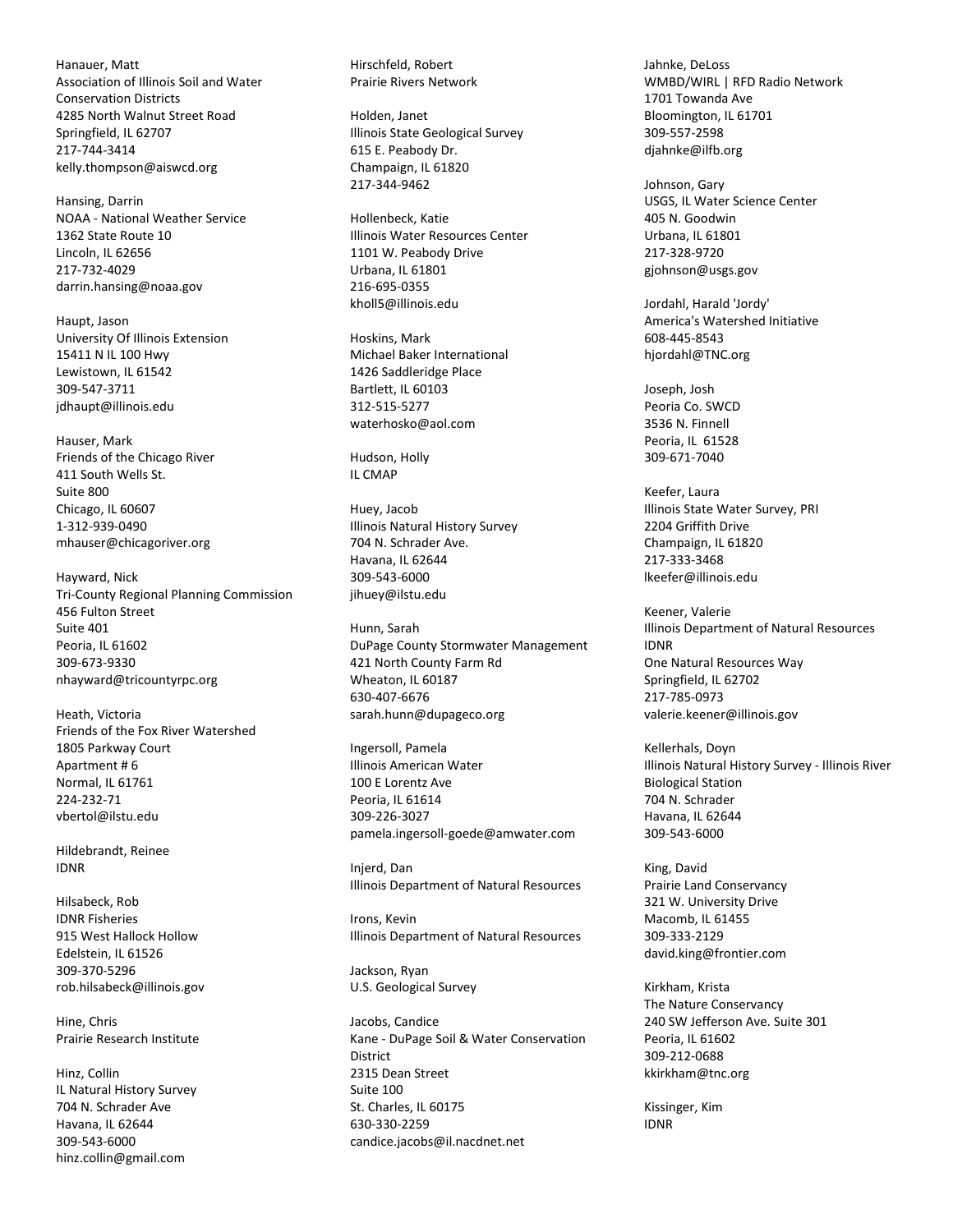Klopfenstein, Andrea City of Peoria 3505 N Dries Ln Peoria, IL 61604 309-494-8800 aklopfenstein@peoriagov.org

Kolb, Gwen USFWS Partners for Fish and Wildlife One Natural Resources Way Springfield, IL 0 217-557-4474 gwen\_kolb@fws.gov

Kraft, Jackie McLean County SWCD 402 N. Kays Dr. Normal, IL 61761 309-452-0830 Jacqueline.Kraft@il.nacdnet.net

Kratschmer, Ted National Great Rivers Research & Education Center 1 Confluence Way East Alton, IL 62024 618-468-2840 ekratsch@lc.edu

LaBelle, Edward CMT Inc. Consulting Engineers 2750 West Washington Street Springfield, IL 62702 217-572-1042 elabelle@cmtengr.com

Ladgenski, Debb City of Spring Valley IL River Road National Scenic Byway 215 N. Greenwood Street Spring Valley, IL 61362 815-303-4327 sveconomics@comcast.net

Lanyon, Richard Metropolitan Water Reclamation District 1019 MULFORD ST EVANSTON, IL 60202 312-307-8855 dicklanyon@sbcglobal.net

LaPointe, Allen John G. Shedd Aquarium 2430 West Greenleaf Ave Chicago, IL 60645 312-692-32 alapointe@sheddaquarium.org

LaTour, John US Geological Survey 405A County Rd 2500 N Mahomet, IL 61853 217-840-6793 jklatour@usgs.gov

Lee, Rita IDNR Office of Water Resources IDNR Office of Water Resources 1 Natural Resources Springfield, IL 62702 217-524-2387 rita.lee@illinois.gov

Leichty, Andrew US Army Corps of Engineers Clock Tower Bldg P.O. Box 2004 Rock Island, IL 61204 309-794-5399 andrew.l.leichty@usace.army.mil

Lemke, Maria The Nature Conservancy 11304 N Prairie Rd Lewistown, IL 61542 309-645-8477 mlemke@tnc.org

Leopold, Vera The Wetlands Initiative 53 West Jackson Blvd, Suite 1015 Chicago, IL 60604 312-922-0777 vleopold@wetlands-initiative.org

Lovell, Les Peoria County Soil and Water District 4016 n marbleway dr Peoria, IL 61615 309-685-8281 lesterlovell@att.net

Luo, Yaqi Illinois State Geological Survey 615 E. Peabody Dr. Champaign, IL 61820 217-904-0340 yaqiluo@illinois.edu

Lurkins, Lauren Illinois Farm Bureau 1701 Towanda Avenue Bloomington, IL 61701 309-557-3153 llurkins@ilfb.org

Lynch, Mark USGS IL WSC 650 Peace Road, Suite G DeKalb, IL 60115 815-752-2039 mlynch@usgs.gov

Magee, Gray American Heartland Fish Products,LLC. 809A Wind Rivers Drive Grafton, IL 62037 901-482-0284 graymageejr@gmail.com

Mahan, Madeleine ENCAP, Inc. 2585 Wagner Ct. DeKalb, IL 60115 815-748-4500 mmahan@encapinc.net

Maher, Rob Illinois Department of Natural Resources | Division of Fisheries One Confluence Way East Alton,, IL 62024 618-468-28 rob.maher@illinois.gov

Malon, Mike Jo Daviess SWCD 227 N. Main St. P. O. Box 502 Elizabeth, IL 61028 818-858-3418 michael.malon@il.nacdnet.net

Manasco, Nicole USACE-MVR 1500 Rock Island Dr Rock Island, IL 61201 309-737-1992 Nicole.M.Manasco@usace.army.mil

Manner, Rick Urbana & Champaign Sanitary District 1100 E. University Ave. Urbana, IL 61802 217-367-3409 rmanner@u-csd.com

Marioni, Natalie The National Great Rivers Research & Education Center One Confluence Way East Alton, IL 62024 618-468-2783 nmarioni@lc.edu

Markert, Brian St. Louis District | U.S. Army Corps of Engineers Room 4.308 1222 Spruce Street St. Louis, MO 63103 314-331-8455 brian.j.markert@usace.army.mil

Markus, Momcilo Illinois State Water Survey 2204 Griffith Drive Champaign, IL 61820 217-333-0237 mmarkus@illinois.edu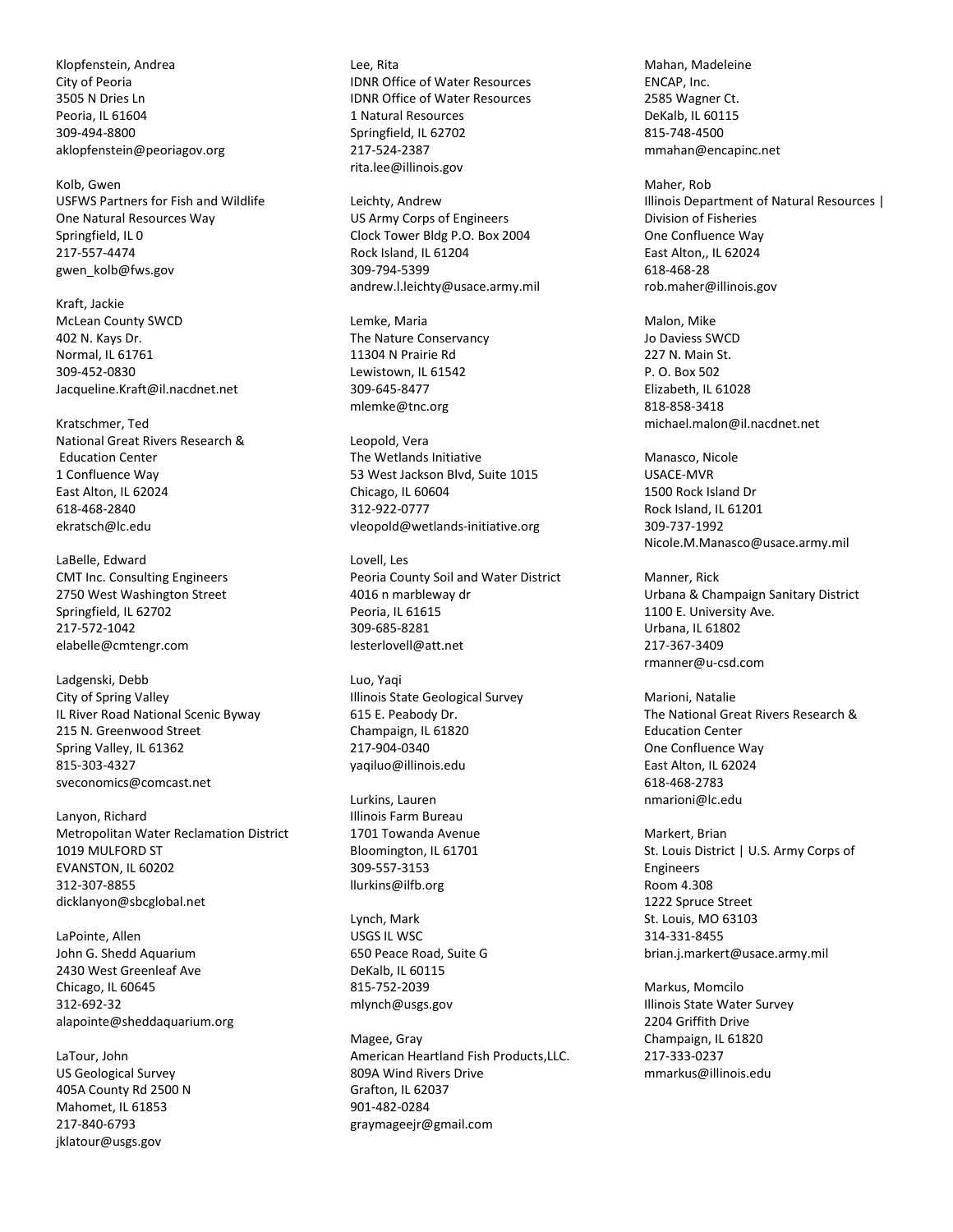Marlow, Scott IDOT 216 west cedar street Springfield, IL 62704 217-782-3195 scott.marlow@illinois.gov

Martin, Kim USDA Farm Service Agency 3500 Wabash Ave. Springfield, IL 62711 217-241-6600 kimberly.martin@il.usda.gov

McClelland, Nerissa Illinois Department of Natural Resources 700 S. 10th St. Havana, IL 62644 309-543-3316 nerissa.mcclelland@illinois.gov

McLennand, Terry Prairie Research Institute, UIUC 615 E. Peabody Champaign, IL 61820 217-265-4677

McQuaid, Jacob Illinois Natural History Survey 704 N. Schrader Ave. Havana, IL 62644 309-543-6000 mcquaid.jacob1@gmail.com

Meints Fox, Tracy League of Women Voters 15215 N. Ivy Lake Rd. Chillicothe, IL 61523 309-369-5331 tracy@tracyfox.com

Merrifield, Lisa Illinois Water Resources Center 1101 W. Peabody 036 NSRC, MC-635 Urbana, IL 61801 217-333-0045 lmorrisn@illinois.edu

Michael, Adanye Mictech 22 abiola street oworonshoki, 23401 234-903-01501 martinscole290@yahoo.com

Miller, Brian Illinois-Indiana Sea Grant Illinois Water Resources Center 1101 W. Peabody Drive 376 NSRC Urbana, IL 61801 217-244-9329

Miller, Fric Tri-County Regional Planning Commission

Miller, Lindsay Illinois Natural History Survey 704 N. Schrader Ave. Havana, IL 62644 309-543-6000 linnydane@gmail.com

Miller, Mike Peoria Park District 1125 W Lake Ave Peoria, IL 61614 309-681-2858 mmiller@peoriaparks.org

Murphy, Elizabeth USGS-IL Water Science Center 405 N. Goodwin Urbana, IL 61801 217-328-9726 emurphy@usgs.gov

Novotney, Michael Lake Co. Stormwater Management Commission 500 W. Winchester Rd., Ste. 201 Libertyville, IL 60048 847-377-7700 mnovotney@lakecountyil.gov

O'Leary, Bill HMG Engineers, Inc. 1032 N 6th Street Murphysboro, IL 62966 618-684-9355 woleary@hmgengineers.com

Orasco, Morgan Hypatia Academy 1615 Wintercrest Lane Shorewood, IL 60404 815-741-4481 gregregmorgan@aol.cm

Orasco, Regina Hypatia Academy 1615 Wintercrest Lane Shorewood, IL 60404 630-728-1882 gregregmorgan@aol.com

Pendleton, Rich Illinois Natural History Survey 704 N Schrader Ave Havana, IL 62644 309-543-6000 richpend@illinois.edu

Petruney, Robert U.S. Army CORPS of Engineers Robert Petruney 950 North 27 Road Ottawa, IL 61350 815-667-4054 robert.j.petruney@usace.army.mil

Phillips, Andrew ISGS - Prairie Research Institute Illinois State Geological Survey 615 E Peabody Dr Champaign, IL 61820 217-333-2513 aphillps@illinois.edu

Plate, Thomas Illinois Natural History Survey 704 N. Schrader Ave. Havana, IL 62644 309-543-6000 thomasplate73@yahoo.com

Plavec, Keith Maurer-Stutz, Inc. 1670 East Ash Street Canton, IL 61520 309-645-9885 kjplavec@mstutz.com

Prescott, Tim Poster presenter

Price, Tom Conservation Design Forum

Raines, Gary HMG Engineers, Inc. 1032 N 6th Street Murphysboro, IL 62966 618-684-9355 graines@hmgengineers.com

Ramsey, Lyndsey Illinois Farm Bureau 1701 Towanda Avenue Bloomington, IL 61701 309-557-3279 LRamsey@ilfb.org

Rentschler, Trisha Illinois State Geological Survey 615 E. Peabody Dr. Champaign, IL 61820 217-300-9462

Rhanor, Allison National Great Rivers Research and Education Center One Confluence Way East Alton, IL 62024 618-468-2785 arhanor@lc.edu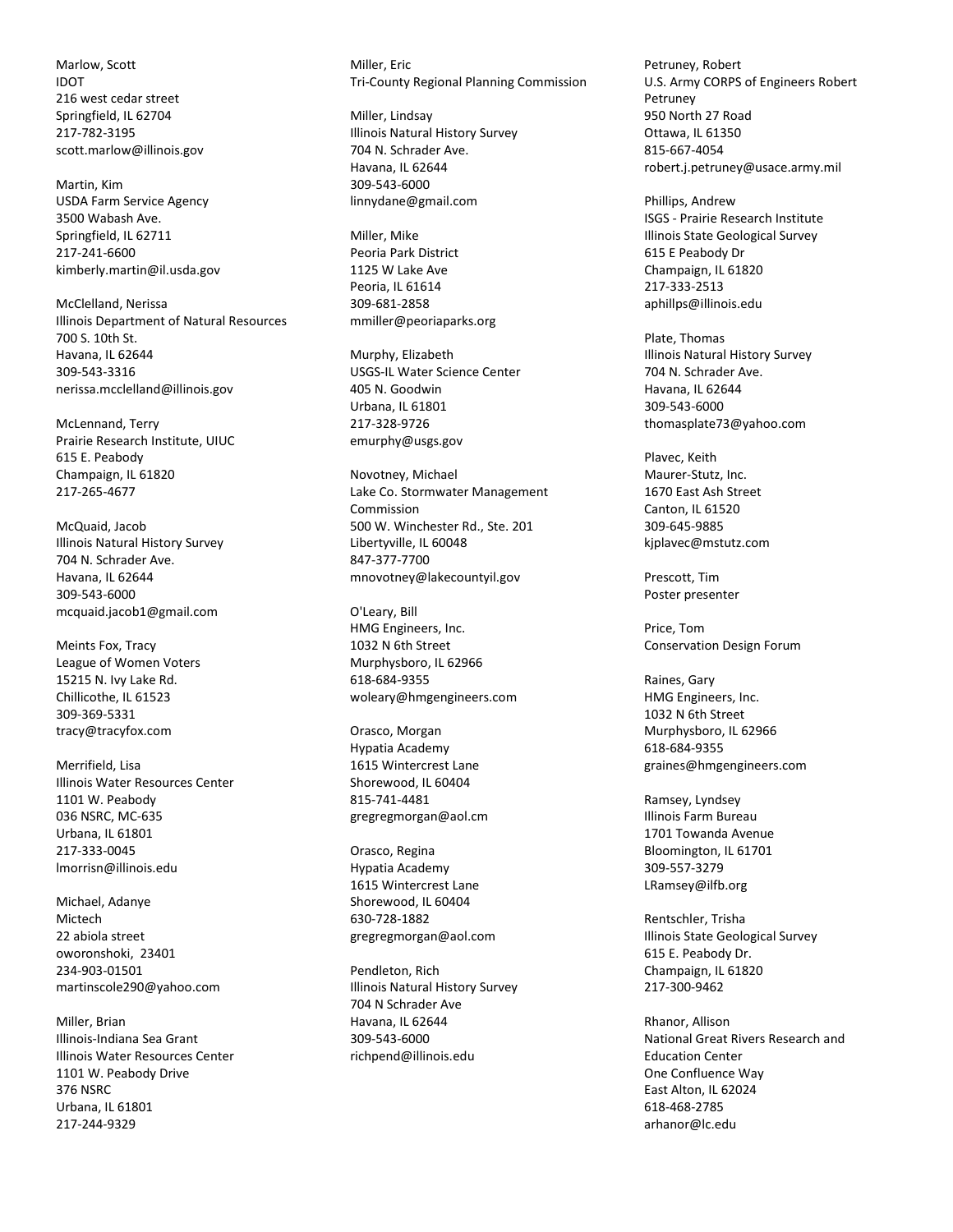Riley, Anjanette Illinois Water Resources Center 1101 W Peabody Dr. Rm 285 Urbana, IL 61801 217-300-0407 aeriley@illinois.edu

Rose, Jorgen FWS Tallgrass Prairie LCC 620 S. Walker St. Bloomington, IN 47403 812-334-4261 tammy\_mealman@fws.gov

Ruebush, Blake Illinois Department of Natural Resources One Natural Resources Way Springfield, IL 62702 630-360-4182 blake.ruebush@illinois.gov

Rush, Johnathan CyberGIS Center, University of Illinois 1205 W. Clark St Urbana, IL 61801 217-300-1384 jfr@illinois.edu

Ryan, Mark Prairie Research Institute | University of Illinois, Urbana-Champaign 615 E. Peabody Champaign, IL 61820 217-265-4677 wisehart@illinois.edu

Samara, Imad US Army Corps of Engineers 231 S. LaSalle St. Chicago, IL 60604 708-301-3710 imad.samara@usace.army.mil

Sanguinetti, Evelyn Lt. Governor

Schenck, Eric Ducks Unlimited 229 N. 3rd Ave. Canton, IL 61520 309-647-5651 eschenck@ducks.org

Scholl, Jon University of Ilinois 1301 W. Gregory Drive 300C Mumford Hall Urbana, IL 61801 217-244-2850 jscholl1@illinois.edu

Schubert, William Waste Management 604 Flock Ave. Naperville, IL 60565 630-218-1645 wschubert@wm.com

Seelbach, Sarah Illinois EPA 1021 N. Grand Avenue East P.O. Box 19276 Springfield, IL 217-782-0547 sarah.seelbach@illinois.gov

Segura, Daniel USACE, Rock Island District 4655 Blunt Rd Rock, IL 61201 309-794-5253 Daniel.Segura@usace.army.mil

Settelmyer, Scott TerraCarbon 5901 N. Sheridan Rd. Peoria, IL 61614 309-361-9363 scott.settelmyer@terracarbon.com

Sharpe, Jennifer U.S. Geological Survey 405 N. Goodwin Ave Urbana, IL 61801 217-328-9731 jbsharpe@usgs.gov

Shipman, Kay Illinois Farm Bureau

Shults, Steve Dept. of Natural Resources 11731 State Hwy 37 Benton, IL 62812 618-435-8138 steve.shults@illinois.gov

Skrukrud, Cindy Sierra Club, Illinois Chapter 4209 W SOLON RD RICHMOND, IL 60071 312-251-1680-x cindy.skrukrud@sierraclub.org

Sloan, John National Great Rivers Research & Education **Center** 1 Confluence Way J.F. Costello Confluence Field Station East Alton, IL 62024 618-468-2820 jjsloan@lc.edu

Smith, Randy Illinois Department of Natural Resources 1 Natural Resources Way Springfield, IL 62702 217-785-2347 randy.smith@illinois.gov

Soliz, Maggie Applied Ecological Services

Stowe, Randolph Nippersink Watershed Association 10015 Wright Road Harvard, IL 60033 815-648-2252 cpesc750@gmail.com

Straub, Tim U.S. Geological Survey 405 N. Goodwin Avenue Urbana, IL 61801 217-621-9587 tdstraub@usgs.gov

Strode, MaryEllen Peoria County Farm Bureau 12013 Evans Mill Road Dunlap, IL 61525 309-243-7222 strodeme@hotmail.com

Sullivan, Gary The Wetlands Initiative 53 W. Jackson Blvd. Ste. 1015 Chicago, IL 60604 312-922-0777 gsullivan@wetlands-initiative.org

Tarmann, Jim IL CORN GROWERS ASSOC. PO Box 1623 Bloomington, IL 61761 309-557-3257 JTARMANN@ILCORN.ORG

Tarter, Steve Peoria Journal Star

Thompson, Kelly Association of IL Soil and Water Conservation Districts 4285 NORTH WALNUT STREET RD Springfield, IL 62707 217-744-3414 kelly.thompson@aiswcd.org

Tomkins, Scott Illinois EPA 1021 North Grand Avenue East Springfield, IL 62794 217-782-3362